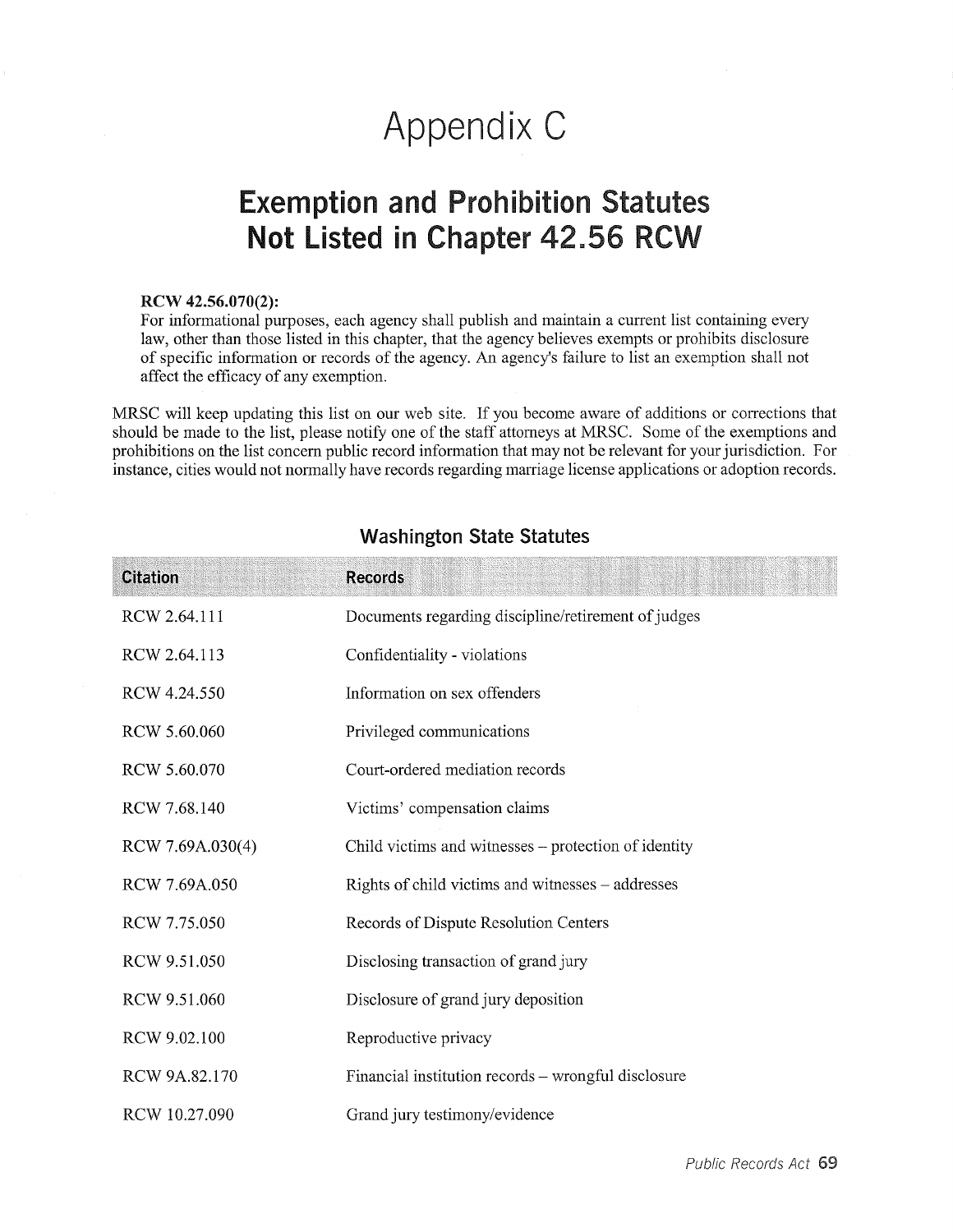| <b>Citation</b>  | <b>Records</b>                                                      |
|------------------|---------------------------------------------------------------------|
| RCW 10.27.160    | Grand jury reports – release to public only by judicial order       |
| RCW 10.29.030    | Organized crime special inquiry judge                               |
| RCW 10.29.090    | Records of special inquiry judge proceedings                        |
| RCW 10.52.100    | Records identifying child victim of sexual assault                  |
| RCW 10.77.210    | Records of persons committed for criminal insanity                  |
| RCW 10.97.040    | Criminal history information released must include disposition      |
| RCW 10.97.050    | Conviction and criminal history information                         |
| RCW 10.97.060    | Deletion of certain criminal history record information, conditions |
| RCW 10.97.070    | Disclosure of identity of suspect to victim                         |
| RCW 10.97.080    | Inspection of criminal record by subject                            |
| RCW 13.32A.090   | Crisis residential centers notice to parent about child             |
| RCW 13.34.115    | Court dependency proceedings                                        |
| RCW 13.40.217    | Juveniles adjudicated of sex offenses - release of information      |
| RCW 13.50.010    | Maintenance of and access to juvenile records                       |
| RCW 13.50.050    | Juvenile offenders                                                  |
| RCW 13.50.100    | Juvenile/children records not relating to offenses                  |
| RCW 13.60.020    | Missing children information                                        |
| RCW 13.70.090    | Citizen juvenile review board - confidentiality                     |
| RCW 18.04.405    | Confidentiality of information gained by CPA                        |
| RCW 18.19.060    | Notification to clients by counselors                               |
| RCW 18.19.180    | Confidential communications with counselors                         |
| RCW 19.215.020   | Destruction of personal health and financial information            |
| RCW 19.34.240(3) | Private digital signature keys                                      |
| RCW 19.215.030   | Compliance with federal rules                                       |
| RCW 26.04.175    | Name and address of domestic violence victim in marriage records    |
| RCW 26.12.170    | Reports of child abuse/neglect with courts                          |

 $\overline{a}$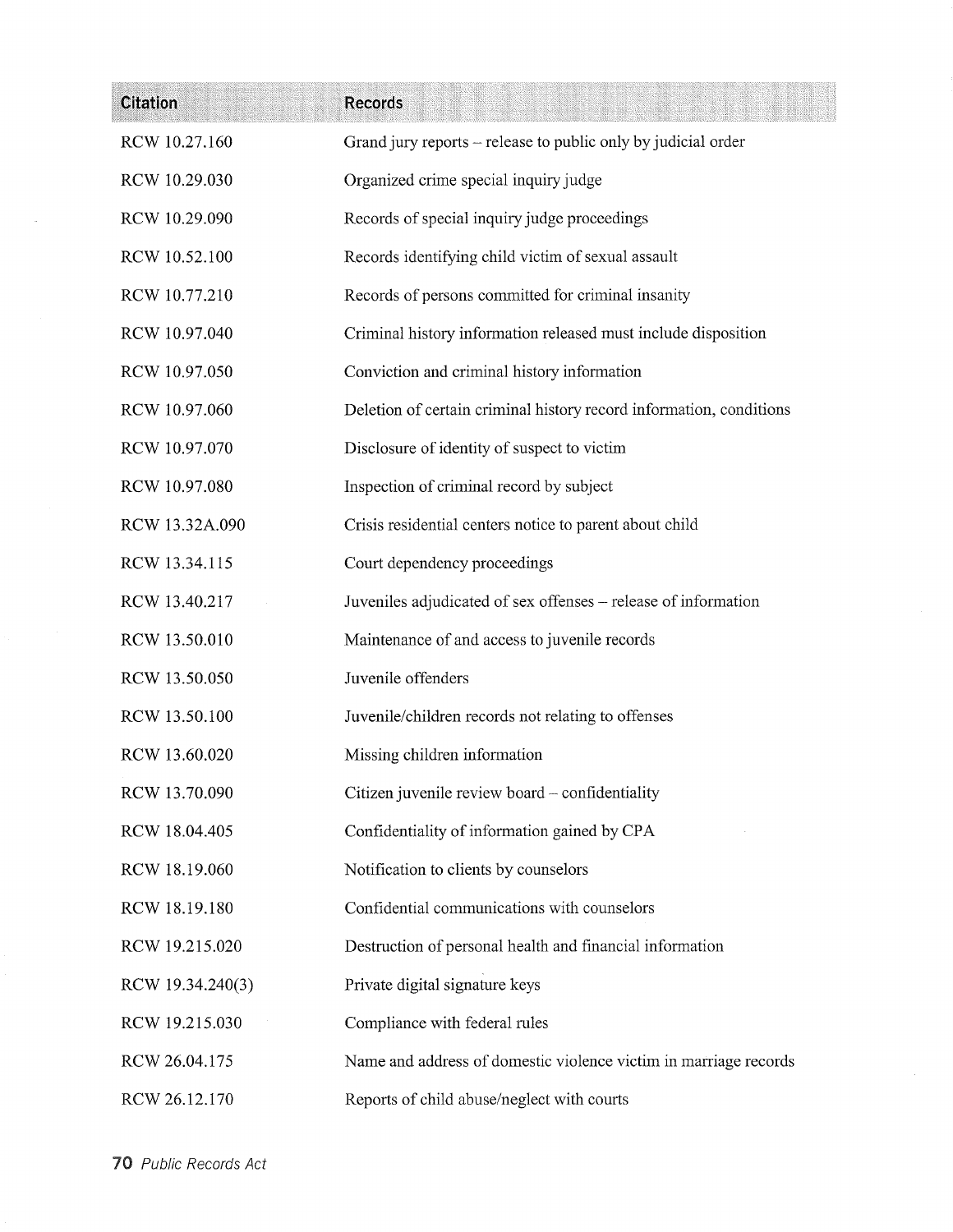| <b>Citation</b>   | <b>Records</b>                                                         |
|-------------------|------------------------------------------------------------------------|
| RCW 26.23.050     | Child support orders                                                   |
| RCW 26.23.120     | Child support records                                                  |
| RCW 26.26.041     | Uniform Parentage Act – protection of participants                     |
| RCW 26.26.450     | Confidentiality of genetic testing                                     |
| RCW 26.33.330     | Sealed court adoption records                                          |
| RCW 26.33.340     | Agency adoption records                                                |
| RCW 26.33.343     | Access to adoption records by confidential intermediary                |
| RCW 26.33.345     | Release of name of court for adoption or relinquishment                |
| RCW 26.33.380     | Adoption – identity of birth parents confidential                      |
| RCW 26.44.010     | Privacy of reports on child abuse and neglect                          |
| RCW 26.44.020(19) | Unfounded allegations of child abuse or neglect                        |
| RCW 26.44.030     | Reports of child abuse/neglect                                         |
| RCW 26.44.125     | Right to review and amend abuse finding – confidentiality              |
| RCW 27.53.070     | Records identifying the location of archaeological sites               |
| RCW 29A.08.720    | Voter registration records - place of registration confidential        |
| RCW 29A.08.710    | Voter registration records - certain information exempt                |
| Chapter 40.14 RCW | Preservation and destruction of public records                         |
| RCW 42.23.070(4)  | Municipal officer disclosure of confidential information prohibited    |
| RCW 42.41.030(7)  | Identity of local government whistleblower                             |
| RCW 42.41.045     | Non-disclosure of protected information (whistleblower)                |
| RCW 46.52.080     | Traffic accident reports - confidentiality                             |
| RCW 46.52.083     | Traffic accident reports – available to interested parties             |
| RCW 46.52.120     | Traffic crimes and infractions – confidential use by police and courts |
| RCW 46.52.130(2)  | Abstract of driving record                                             |
| RCW 48.62.101     | Local government insurance transactions - access to information        |
| RCW 50.13.060     | Access to employment security records by local government agencies     |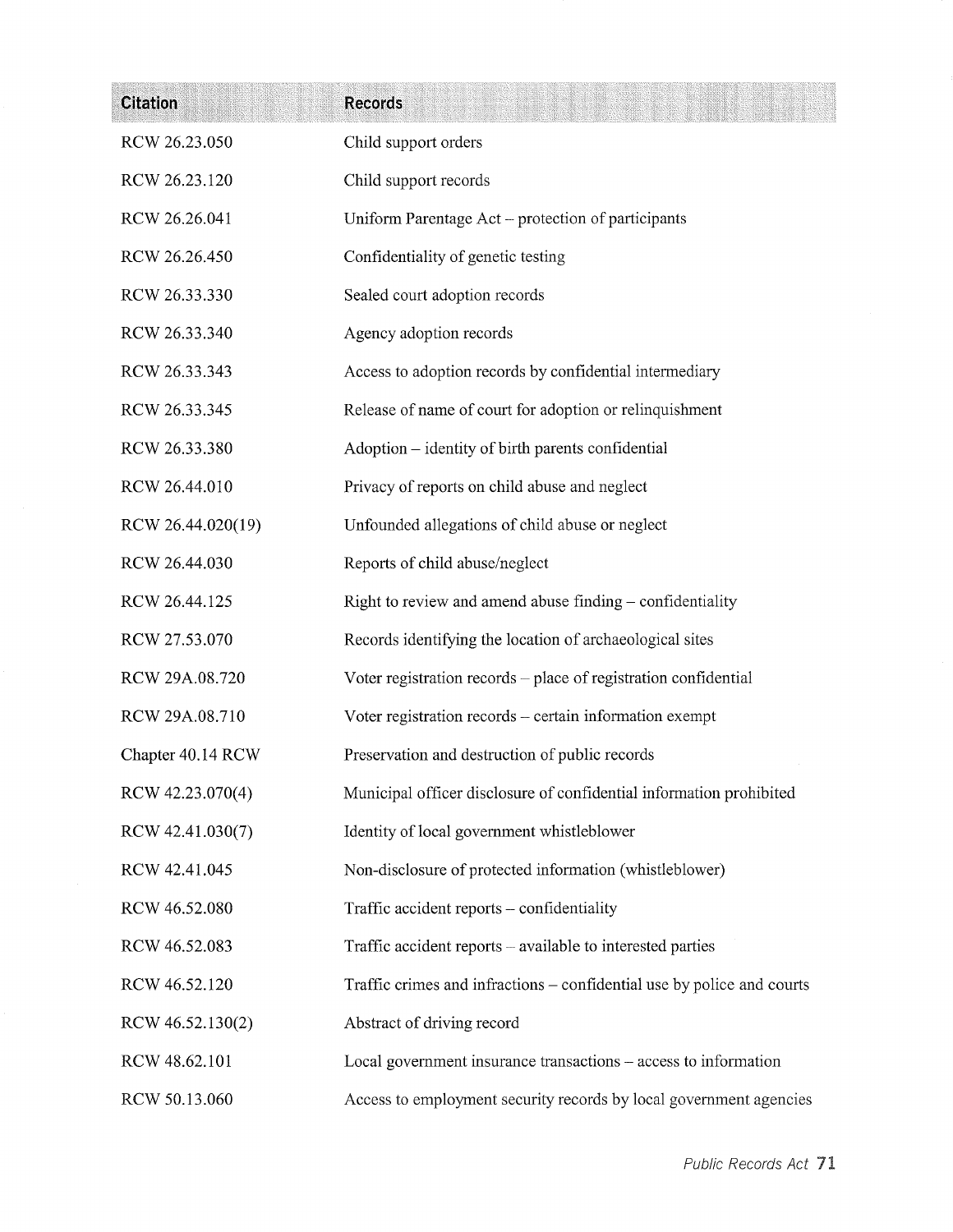| <b>Citation</b>   | <b>Records</b>                                                                                           |
|-------------------|----------------------------------------------------------------------------------------------------------|
| RCW 50.13.100     | Disclosure of non-identifiable information or with consent                                               |
| RCW 51.28.070     | Worker's compensation records                                                                            |
| RCW 51.36.060     | Physician information on injured workers                                                                 |
| RCW 60.70.040     | No duty to disclose record of common law lien                                                            |
| RCW 68.50.105     | Autopsy reports                                                                                          |
| RCW 68.50.320     | Dental identification records – available to law enforcement agencies                                    |
| Chapter 70.02 RCW | Medical records – access and disclosure – entire chapter (HC<br>providers)                               |
| RCW 70.05.170     | Child mortality reviews by local health departments                                                      |
| RCW 70.24.022     | Public health agency information regarding sexually transmitted<br>disease investigations - confidential |
| RCW 70.24.024     | Transcripts and records of hearings regarding sexually transmitted<br>diseases                           |
| RCW 70.24.105     | HIV/STD records                                                                                          |
| RCW 70.28.020     | Local health department TB records - confidential                                                        |
| RCW 70.48.100     | Jail records and booking photos                                                                          |
| RCW 70.58.055     | Birth certificates – certain information confidential                                                    |
| RCW 70.58.104     | Vital records, research confidentiality safeguards                                                       |
| RCW 70.94.205     | Washington Clean Air Act – confidentiality of data.                                                      |
| RCW 70.96A.150    | Alcohol and drug abuse treatment programs                                                                |
| RCW 70.123.075    | Client records of domestic violence programs                                                             |
| RCW 70.125.065    | Records of rape crisis centers in discovery                                                              |
| RCW 71.05.390     | Information about mental health consumers                                                                |
| RCW 71.05.395     | Ch. 70.02 RCW applies to mental health records                                                           |
| RCW 71.05.400     | Information to next of kin or representative                                                             |
| RCW 71.05.425     | Notice of release or transfer of committed person after offense<br>dismissal                             |
| RCW 71.05.427     | Information that can be released                                                                         |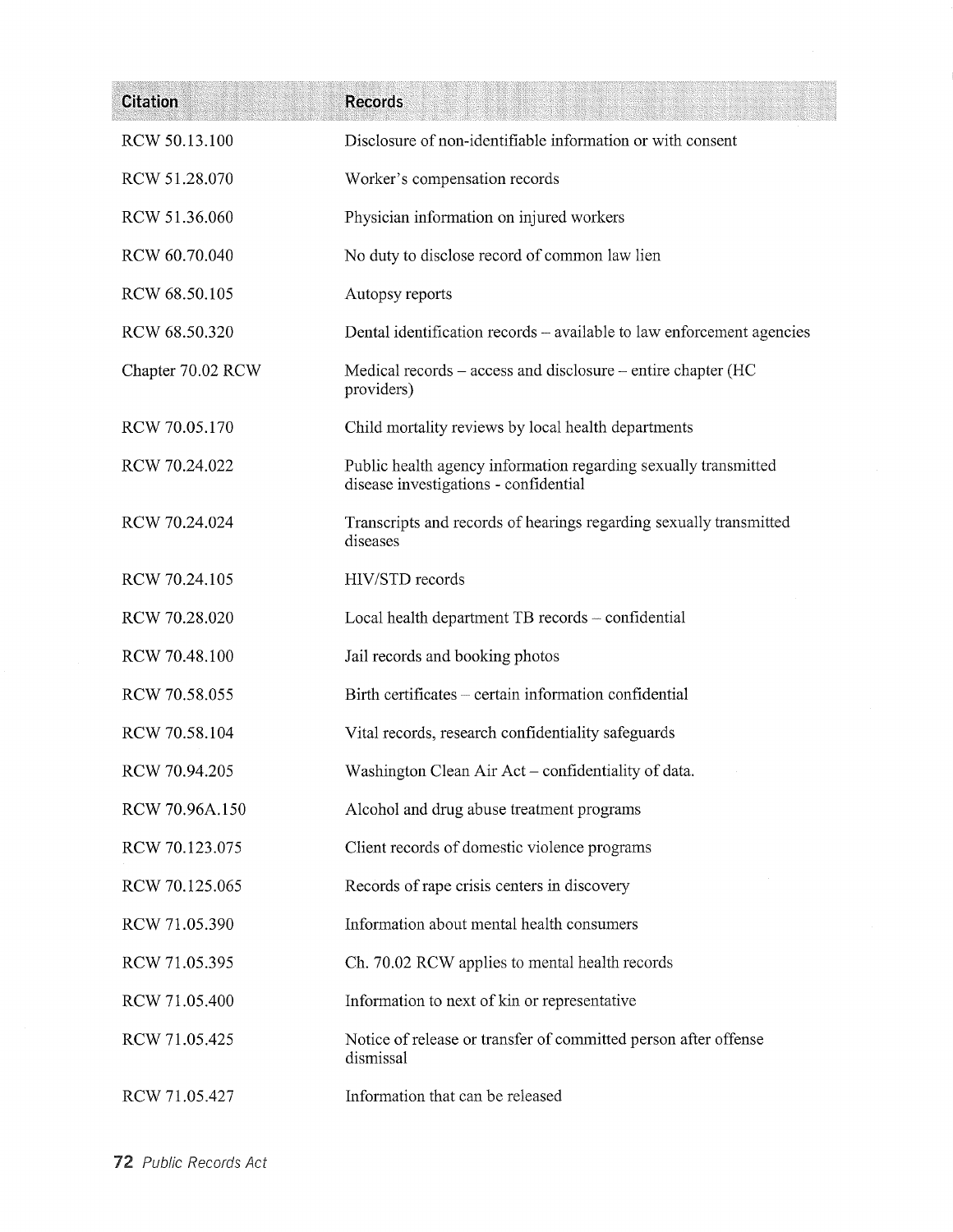| <b>Citation</b>     | <b>Records</b>                                                                                                        |
|---------------------|-----------------------------------------------------------------------------------------------------------------------|
| RCW 71.05.430       | Statistical data                                                                                                      |
| RCW 71.05.440       | Penalties for unauthorized release of information                                                                     |
| RCW 71.05.445       | Release of mental health information to Dept. of Corrections                                                          |
| RCW 71.05.620       | Authorization requirements and access to court records                                                                |
| RCW 71.05.630       | Release of mental health treatment records                                                                            |
| RCW 71.05.640       | Access to treatment records                                                                                           |
| RCW 71.05.650       | Accounting of disclosures                                                                                             |
| RCW 71.24.035(5)(g) | Mental health information system – state, county and regional support<br>networks - confidentiality of client records |
| RCW 71.34.200       | Mental health treatment of minors – records confidential                                                              |
| RCW 71.34.210       | Court records for minors related to mental health treatment                                                           |
| RCW 71.34.225       | Release of mental health services information                                                                         |
| RCW 71A.14.070      | Records regarding developmental disability – confidentiality                                                          |
| RCW 72.09.345       | Notice to public about sex offenders                                                                                  |
| RCW 72.09.585(3)    | Disclosure of inmate records to local agencies – confidentiality                                                      |
| RCW 73.04.030       | Veterans discharge papers exemption (see related RCW 42.56.440)                                                       |
| RCW 74.04.060       | Applicants and recipients of public assistance                                                                        |
| RCW 74.04.520       | Food stamp program confidentiality                                                                                    |
| RCW 74.09.900       | Medical assistance                                                                                                    |
| RCW 74.13.121       | Financial information of adoptive parents                                                                             |
| RCW 74.13.280       | Children in out-of-home placements - confidentiality                                                                  |
| RCW 74.20.280       | Child support enforcement – local agency cooperation, information                                                     |
| RCW 74.34.095       | Abuse of vulnerable adults - confidentiality of investigations and<br>reports                                         |
| RCW 82.32.330       | Disclosure of tax information                                                                                         |
| RCW 84.36.389       | Confidential income data in property tax records held by assessor                                                     |
| RCW 84.40.020       | Confidential income data supplied to assessor regarding real property                                                 |